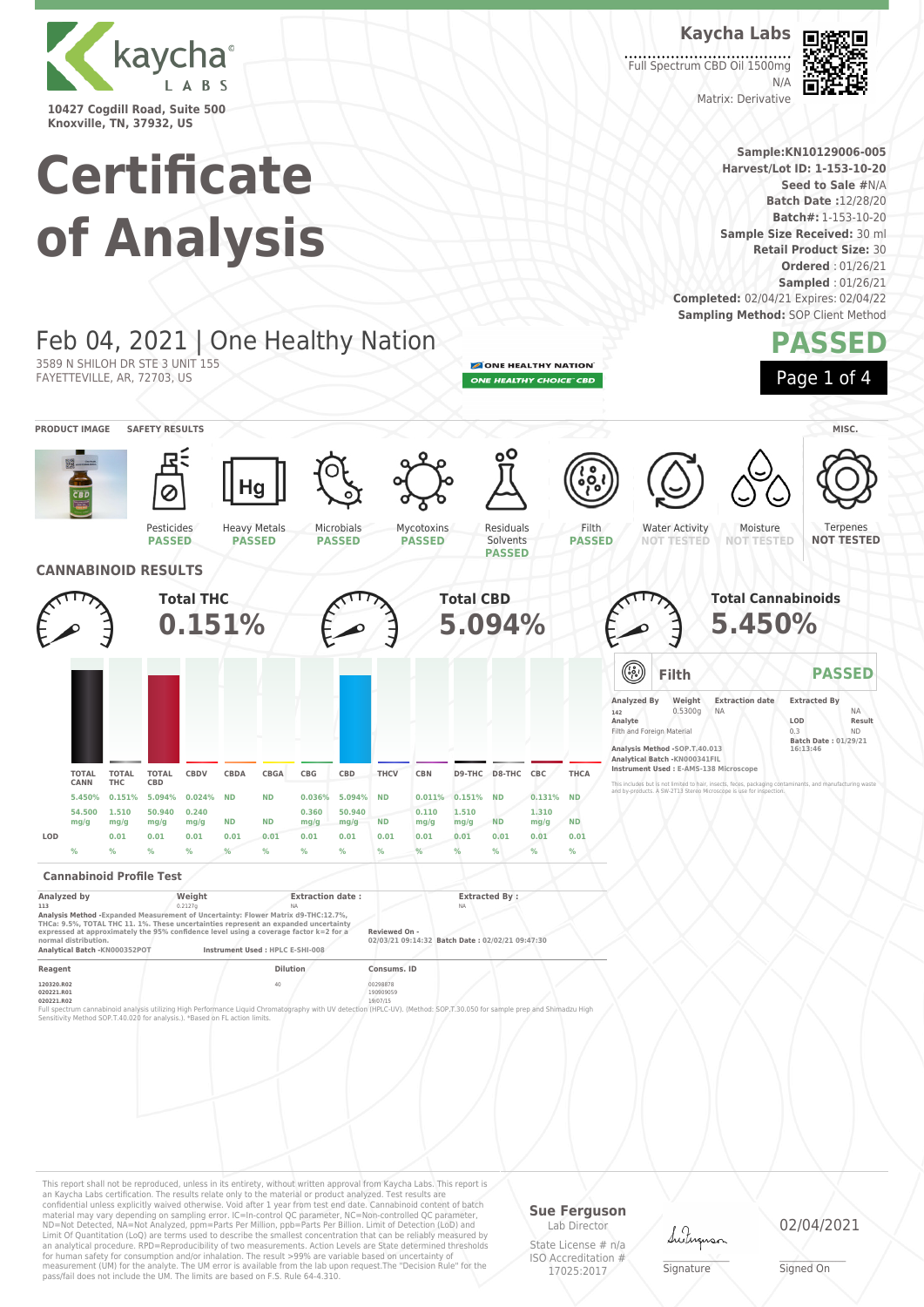

**10427 Cogdill Road, Suite 500 Knoxville, TN, 37932, US**

**Kaycha Labs**

Full Spectrum CBD Oil 1500mg N/A Matrix : Derivative



# **Certificate of Analysis MANAWAPASSED**

### **One Healthy Nation**

3589 N SHILOH DR STE 3 UNIT 155 FAYETTEVILLE, AR, 72703, US **Telephone:**(888) 401-2205 **Email:** help@onehealthynation.com **Sample :KN10129006-005 Harvest/LOT ID:1-153-10-20 Batch# :** 1-153-10-20

**Sampled :** 01/26/21 **Ordered :** 01/26/21

**Sample Size Received :** 30 ml **Completed :** 02/04/21**Expires:** 02/04/22 **Sample Method : SOP Client Method** 



Page 2 of 4

# 조  $\circ$

# **Pesticides PASSED**

| <b>Pesticides</b>           | LOD  | Units | <b>Action Level</b> | <b>Result</b> |
|-----------------------------|------|-------|---------------------|---------------|
| <b>ABAMECTIN B1A</b>        | 0.05 | ppm   | 0.1                 | ND.           |
| <b>ACEPHATE</b>             | 0.05 | ppm   | 0.1                 | <b>ND</b>     |
| <b>ACEOUINOCYL</b>          | 0.05 | ppm   | 0.1                 | <b>ND</b>     |
| <b>ACETAMIPRID</b>          | 0.05 | ppm   | 0.1                 | <b>ND</b>     |
| <b>ALDICARB</b>             | 0.05 | ppm   | 0.1                 | <b>ND</b>     |
| <b>AZOXYSTROBIN</b>         | 0.05 | ppm   | 0.1                 | <b>ND</b>     |
| <b>BIFENAZATE</b>           | 0.05 | ppm   | 0.1                 | <b>ND</b>     |
| <b>BIFENTHRIN</b>           | 0.05 | ppm   | 0.1                 | <b>ND</b>     |
| <b>BOSCALID</b>             | 0.05 | ppm   | 0.1                 | <b>ND</b>     |
| CARBARYL                    | 0.05 | ppm   | 0.5                 | <b>ND</b>     |
| CARBOFURAN                  | 0.05 | ppm   | 0.1                 | <b>ND</b>     |
| CHLORANTRANILIPROLE         | 0.05 | ppm   | 1                   | <b>ND</b>     |
| <b>CHLORMEQUAT CHLORIDE</b> | 0.05 | ppm   | $\mathbf 1$         | <b>ND</b>     |
| CHLORPYRIFOS                | 0.05 | ppm   | 0.1                 | <b>ND</b>     |
| <b>CLOFENTEZINE</b>         | 0.10 | ppm   | 0.1                 | <b>ND</b>     |
| COUMAPHOS                   | 0.05 | ppm   | 0.1                 | <b>ND</b>     |
| CYPERMETHRIN                | 0.05 | ppm   | 0.5                 | <b>ND</b>     |
| <b>DAMINOZIDE</b>           | 0.05 | ppm   | 0.1                 | <b>ND</b>     |
| <b>DIAZANON</b>             | 0.05 | ppm   | 0.1                 | <b>ND</b>     |
| <b>DICHLORVOS</b>           | 0.05 | ppm   | 0.1                 | <b>ND</b>     |
| <b>DIMETHOATE</b>           | 0.05 | ppm   | 0.1                 | <b>ND</b>     |
| <b>DIMETHOMORPH</b>         | 0.10 | ppm   | 0.2                 | <b>ND</b>     |
| <b>ETHOPROPHOS</b>          | 0.05 | ppm   | 0.1                 | <b>ND</b>     |
| <b>ETOFENPROX</b>           | 0.05 | ppm   | 0.1                 | <b>ND</b>     |
| <b>ETOXAZOLE</b>            | 0.05 | ppm   | 0.1                 | <b>ND</b>     |
| FENHEXAMID                  | 0.05 | ppm   | 0.1                 | <b>ND</b>     |
| <b>FENOXYCARB</b>           | 0.05 | ppm   | 0.1                 | <b>ND</b>     |
| FENPYROXIMATE               | 0.05 | ppm   | 0.1                 | <b>ND</b>     |
| <b>FIPRONIL</b>             | 0.05 | ppm   | 0.1                 | <b>ND</b>     |
| FLONICAMID                  | 0.05 | ppm   | 0.1                 | <b>ND</b>     |
| <b>FLUDIOXONIL</b>          | 0.05 | ppm   | 0.1                 | <b>ND</b>     |
| <b>HEXYTHIAZOX</b>          | 0.05 | ppm   | 0.1                 | <b>ND</b>     |
| <b>IMAZALIL</b>             | 0.05 | ppm   | 0.1                 | <b>ND</b>     |
| <b>IMIDACLOPRID</b>         | 0.05 | ppm   | 0.4                 | <b>ND</b>     |
| KRESOXIM-METHYL             | 0.05 | ppm   | 0.1                 | <b>ND</b>     |
| <b>MALATHION</b>            | 0.05 | ppm   | 0.2                 | <b>ND</b>     |
| METALAXYL                   | 0.05 | ppm   | 0.1                 | <b>ND</b>     |
| <b>METHIOCARB</b>           | 0.05 | ppm   | 0.1                 | <b>ND</b>     |
| METHOMYL                    | 0.05 | ppm   | 0.1                 | <b>ND</b>     |
| <b>MEVINPHOS</b>            | 0.05 | ppm   | 0.1                 | <b>ND</b>     |
| <b>MYCLOBUTANIL</b>         | 0.05 | ppm   | 0.1                 | <b>ND</b>     |
| NALED                       | 0.05 | ppm   | 0.25                | <b>ND</b>     |
| <b>OXAMYL</b>               | 0.05 | ppm   | 0.5                 | <b>ND</b>     |
| PACLOBUTRAZOL               | 0.05 | ppm   | 0.1                 | <b>ND</b>     |
| <b>PERMETHRINS</b>          | 0.05 | ppm   | 0.1                 | <b>ND</b>     |
|                             | 0.05 |       |                     |               |

| <b>Pesticides</b>                                                   | <b>LOD</b>        | <b>Units</b>                                | <b>Action Level</b> | Result              |
|---------------------------------------------------------------------|-------------------|---------------------------------------------|---------------------|---------------------|
| PIPERONYL BUTOXIDE                                                  | 0.05              | ppm                                         | 3                   | <b>ND</b>           |
| <b>PRALLETHRIN</b>                                                  | 0.05              | ppm                                         | 0.1                 | <b>ND</b>           |
| PROPICONAZOLE                                                       | 0.05              | ppm                                         | 0.1                 | <b>ND</b>           |
| <b>PROPOXUR</b>                                                     | 0.05              | ppm                                         | 0.1                 | <b>ND</b>           |
| <b>PYRETHRINS</b>                                                   | 0.05              | ppm                                         | 0.5                 | <b>ND</b>           |
| <b>PYRIDABEN</b>                                                    | 0.10              | ppm                                         | 0.2                 | <b>ND</b>           |
| SPINETORAM                                                          | 0.05              | ppm                                         | 0.2                 | <b>ND</b>           |
| SPINOSAD (SPINOSYN A)                                               | 0.02              | ppm                                         | 0.1                 | <b>ND</b>           |
| SPINOSAD (SPINOSYN D)                                               | 0.02              | ppm                                         | 0.1                 | <b>ND</b>           |
| <b>SPIROMESIFEN</b>                                                 | 0.05              | ppm                                         | 0.1                 | <b>ND</b>           |
| SPIROTETRAMAT                                                       | 0.05              | ppm                                         | 0.1                 | <b>ND</b>           |
| SPIROXAMINE                                                         | 0.05              | ppm                                         | 0.1                 | <b>ND</b>           |
| <b>TEBUCONAZOLE</b>                                                 | 0.05              | ppm                                         | 0.1                 | <b>ND</b>           |
| <b>THIACLOPRID</b>                                                  | 0.05              | ppm                                         | 0.1                 | <b>ND</b>           |
| ΤΗΙΑΜΕΤΗΟΧΑΜ                                                        | 0.05              | ppm                                         | 0.5                 | <b>ND</b>           |
| <b>TRIFLOXYSTROBIN</b>                                              | 0.05              | ppm                                         | 0.1                 | <b>ND</b>           |
| 뵎<br><b>Pesticides</b>                                              |                   |                                             |                     | <b>PASSED</b>       |
| Analyzed by<br>143<br>Analysis Method - SOP.T.30.060, SOP.T.40.060, | Weight<br>1.0149g | <b>Extraction date</b><br>02/01/21 10:02:12 | 143                 | <b>Extracted By</b> |

**Analytical Batch - KN000345PES Instrument Used : E-SHI-125 Pesticides**

**Running On : 02/01/21 17:35:20 Batch Date : 02/01/21 10:27:03**

**Reagent Dilution Dilution Consums. ID** 

20<br>Pesticide screen is performed using LC-MS which can screen down to below single digit ppb concentrations<br>for regulated Pesticides. Currently we analyze for 57 Pesticides. (Method: SOP.T.30.060 Sample Preparation<br>for Pes

This report shall not be reproduced, unless in its entirety, without written approval from Kaycha Labs. This report is an Kaycha Labs certification. The results relate only to the material or product analyzed. Test results are<br>confidential unless explicitly waived otherwise. Void after 1 year from test end date. Cannabinoid content of batc

### **Sue Ferguson**

Lab Director State License # n/a ISO Accreditation # 17025:2017

Lutun

\_\_\_\_\_\_\_\_\_\_\_\_\_\_\_\_\_\_\_ Signature

02/04/2021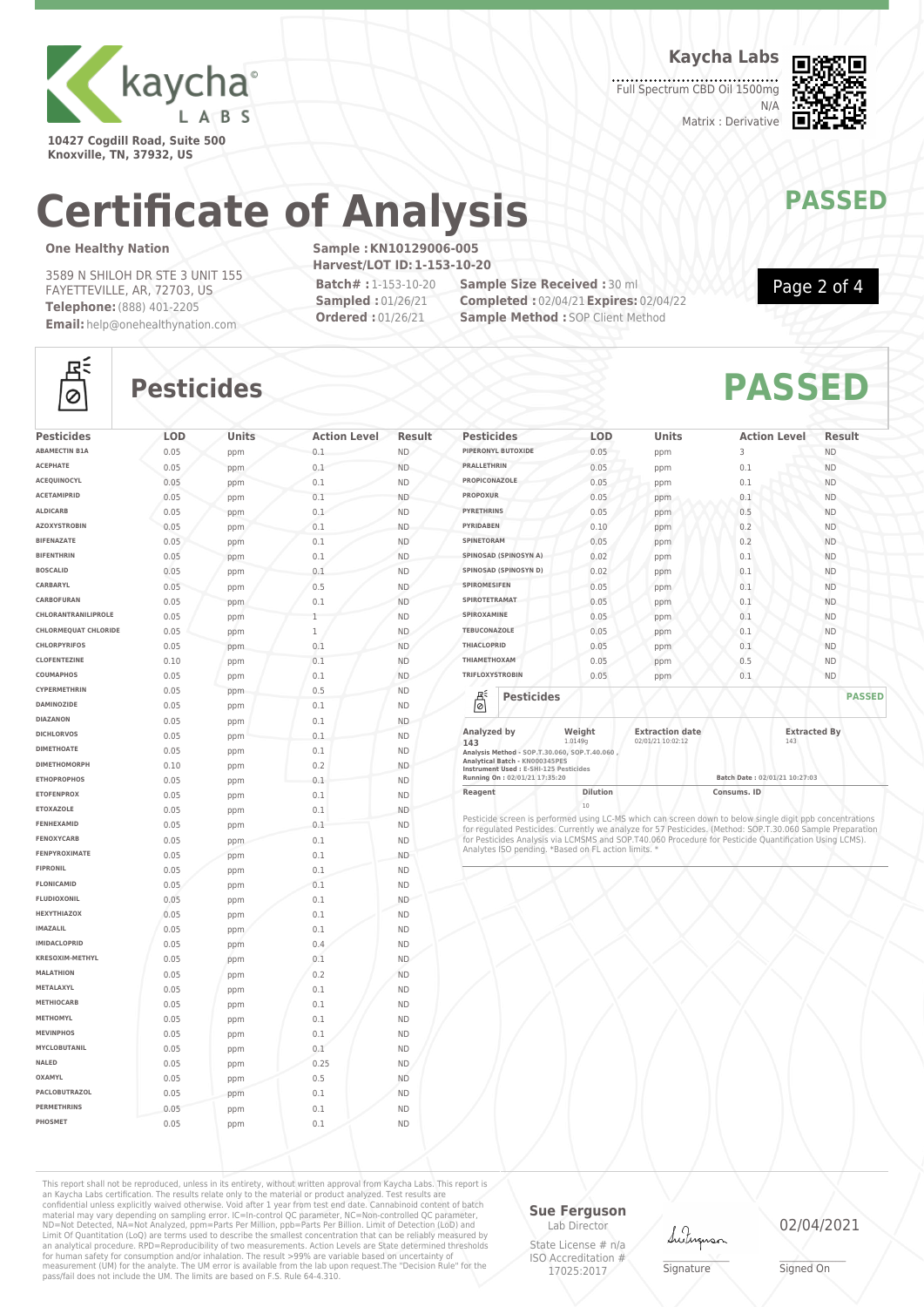

**10427 Cogdill Road, Suite 500 Knoxville, TN, 37932, US**

**Kaycha Labs**

Full Spectrum CBD Oil 1500mg N/A Matrix : Derivative



Page 3 of 4

# **Certificate of Analysis MANAWAPASSED**

### **One Healthy Nation**

3589 N SHILOH DR STE 3 UNIT 155 FAYETTEVILLE, AR, 72703, US **Telephone:**(888) 401-2205 **Email:** help@onehealthynation.com **Sample :KN10129006-005 Harvest/LOT ID:1-153-10-20 Batch# :** 1-153-10-20 **Sampled :** 01/26/21 **Ordered :** 01/26/21

**Sample Size Received :** 30 ml **Completed :** 02/04/21**Expires:** 02/04/22 **Sample Method : SOP Client Method** 



## **Residual Solvents PASSED**

| <b>Solvent</b>                             | <b>LOD</b> | <b>Units</b> | <b>Action</b><br>Level<br>(PPM) | Pass/Fail   | <b>Result</b> |
|--------------------------------------------|------------|--------------|---------------------------------|-------------|---------------|
| <b>PROPANE</b>                             | 500        | ppm          | 5000                            | <b>PASS</b> | <b>ND</b>     |
| <b>BUTANES (N-BUTANE)</b>                  | 500        | ppm          | 5000                            | <b>PASS</b> | <b>ND</b>     |
| <b>METHANOL</b>                            | 25         | ppm          | 250                             | <b>PASS</b> | <b>ND</b>     |
| <b>ETHYLENE OXIDE</b>                      | 0.5        | ppm          | 5                               | <b>PASS</b> | <b>ND</b>     |
| <b>PENTANES (N-PENTANE)</b>                | 75         | ppm          | 750                             | <b>PASS</b> | <b>ND</b>     |
| <b>ETHANOL</b>                             | 500        | ppm          | 5000                            | <b>PASS</b> | <b>ND</b>     |
| <b>ETHYL ETHER</b>                         | 50         | ppm          | 500                             | <b>PASS</b> | <b>ND</b>     |
| 1.1-DICHLOROETHENE                         | 0.8        | ppm          | 8                               | <b>PASS</b> | <b>ND</b>     |
| <b>ACETONE</b>                             | 75         | ppm          | 750                             | <b>PASS</b> | <b>ND</b>     |
| 2-PROPANOL                                 | 50         | ppm          | 500                             | <b>PASS</b> | <b>ND</b>     |
| <b>ACETONITRILE</b>                        | 6          | ppm          | 60                              | <b>PASS</b> | <b>ND</b>     |
| <b>DICHLOROMETHANE</b>                     | 12.5       | ppm          | 125                             | <b>PASS</b> | <b>ND</b>     |
| <b>N-HEXANE</b>                            | 25         | ppm          | 250                             | <b>PASS</b> | <b>ND</b>     |
| <b>ETHYL ACETATE</b>                       | 40         | ppm          | 400                             | <b>PASS</b> | <b>ND</b>     |
| <b>CHLOROFORM</b>                          | 0.2        | ppm          | $\overline{2}$                  | <b>PASS</b> | <b>ND</b>     |
| <b>BENZENE</b>                             | 0.1        | ppm          | $\mathbf{1}$                    | <b>PASS</b> | <b>ND</b>     |
| 1,2-DICHLOROETHANE                         | 0.2        | ppm          | $\overline{2}$                  | <b>PASS</b> | <b>ND</b>     |
| <b>HEPTANE</b>                             | 500        | ppm          | 5000                            | <b>PASS</b> | <b>ND</b>     |
| <b>TRICHLOROETHYLENE</b>                   | 2.5        | ppm          | 25                              | <b>PASS</b> | <b>ND</b>     |
| <b>TOLUENE</b>                             | 15         | ppm          | 150                             | <b>PASS</b> | <b>ND</b>     |
| XYLENES-M&P (1,3&1,4-<br>DIMETHYLBENZENE)  | 10         | ppm          | 150                             | <b>PASS</b> | <b>ND</b>     |
| <b>XYLENES-O (1.2-</b><br>DIMETHYLBENZENE) | 5          | ppm          | 150                             | <b>PASS</b> | <b>ND</b>     |

| <u>၀</u>                  | <b>Residual Solvents</b>                                                                                                          | <b>PASSED</b>                                       |                            |
|---------------------------|-----------------------------------------------------------------------------------------------------------------------------------|-----------------------------------------------------|----------------------------|
| <b>Analyzed by</b><br>138 | Weight<br>0.02683q                                                                                                                | <b>Extraction date</b><br>02/01/21 02:02:18         | <b>Extracted By</b><br>138 |
|                           | Analysis Method -SOP.T.40.032<br>Analytical Batch - KN000348SOL<br>Running On: 02/01/21 16:44:17<br>Batch Date: 02/01/21 11:39:36 | <b>Instrument Used: E-SHI-106 Residual Solvents</b> |                            |
| <b>Reagent</b>            | <b>Dilution</b>                                                                                                                   |                                                     | <b>Consums. ID</b>         |

Residual solvents screening is performed using GC-MS which can detect below single digit ppm concentrations. Currently we analyze for 22 residual solvents. (Method: SOP.T.40.032 Residual Solvents Analysis via GC-MS). Analytes ISO pending. \*Based on FL action limits.

This report shall not be reproduced, unless in its entirety, without written approval from Kaycha Labs. This report is<br>an Kaycha Labs certification. The results relate only to the materal or product analyzed. Test results

### **Sue Ferguson**

Lab Director State License # n/a ISO Accreditation # 17025:2017



\_\_\_\_\_\_\_\_\_\_\_\_\_\_\_\_\_\_\_ Signature

02/04/2021